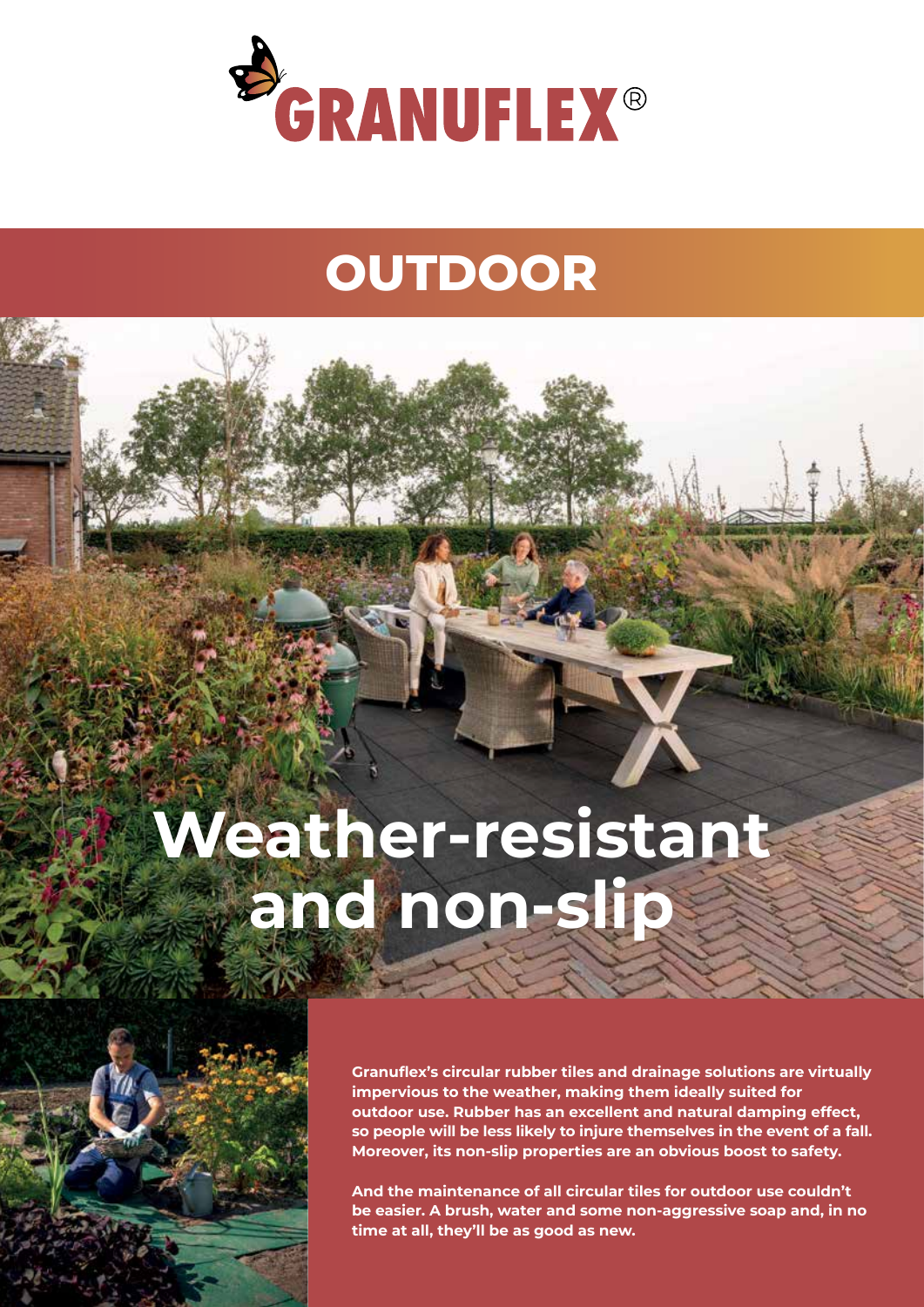Siciliëweg 20, 1045 AS Amsterdam The Netherlands

Rubber tile suitable for many applications. A terrace can be laid on a balcony, roof, patio and/or garden in no time at all. And the installation of a walkway or damping surface is both quick and easy.

Tile with a long-fibred artificial grass top layer. Without pin/hole connection. Its high quality artificial grass lends it a very natural appearance.

Rubber tile suitable for many applications. A terrace can be laid on a balcony, roof, patio and/or garden in no time at all. And the installation of a walkway or damping surface is both quick and easy.

Tile supports are typically used to protect the bituminous layer on roof terraces/ gardens and flat roofs. They are the perfect solution for supporting stone or concrete tiles. Packaged per 144 pieces.

> GRANUFLEX® RUBBER TILES COMPLY WITH THE REQUIREMENTS OF<br>REACH REGULATION EU 1907/2006. IN ACCORDANCE WITH ENTRY<br>50 ANNEX XVII OF THIS REACH REGULATION, THIS PRODUCT SHOULD NOT BE USED IN SITUATIONS IN WHICH FREQUENT SKIN CONTACT IS POSSIBLE OR AS A SURFACE ON WHICH CHILDREN REGULARLY PLAY.

Rubber tile suitable for many applications. A terrace can be laid on a balcony, roof, patio and/or garden in no time at all. And the installation of a walkway or damping surface is both quick and easy.

A mat that is used to control drainage and is available in both horizontal and vertical configurations. Equipped with a handy interlocking system and geo-textile layer.

#### 400x400MM 221ZWA025BL040XX



500x500MM 230KGR030B4050ET



500x500MM 221ZWA025BL050XX



100x100MM (Other sizes are available on request) 228ZWA010AA100GR



1,000x1,000MM 221ZWA025BL100XX



20,000x1,200MM 230ZWA009HD120XX





#### HOBBY TILE **25MM**

ARTIFICIAL GRASS GALLERY TILE NATURAL LOOK **50MM**

### HOBBY TILE **25MM**

### TILE SUPPORT **10MM**

#### HOBBY TILE **25MM**

#### OPTI-DRAIN DRAINAGE MAT

DRAINAGE

## **GARDEN**

3

ANTI-SLIP SUSTAINABLE

## **OUTDOOR FITNESS**

For outdoor fitness areas, basic duty. Coarse granulate structure. Top side flat and profiled base.

For outdoor fitness areas, basic duty. profiled base.

Coarse granulate structure. Top side flat and



1,000x1,000MM 226ZWA030M4100FI



1,000x1,000MM 226ZWA043M4100FI





#### OUTDOOR STANDARD **30MM** OUTDOOR XTREME **43MM**



COLOURS



GUARANTEE

GUARANTEE

YEARS



BLACK GREY GREEN



RED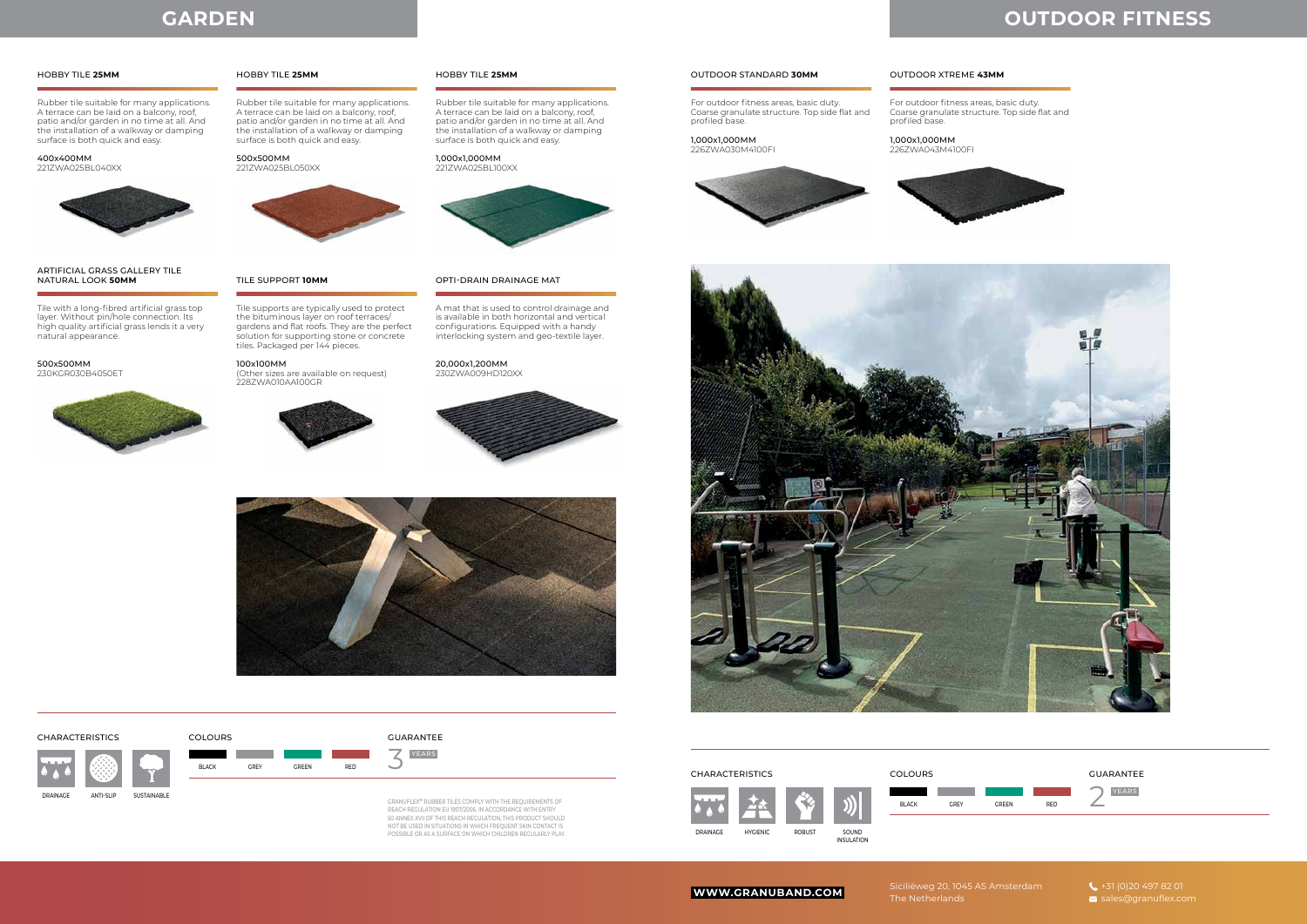The Netherlands

**HIC EN-1177 TUV NORD** 

## **PUBLIC SPACES**

Rubber tile for a free-fall height (HIC) up to 1.27m. HIC rating in combination with 30mm High Impact Underlay: 2.32m.

Rubber tile for a free-fall height (HIC) up to 2.01m. HIC rating in combination with 30mm High Impact Underlay: 3m.

Rubber tile for a free-fall height (HIC) up to 1.29m. HIC rating in combination with 30mm High Impact Underlay: 2.52m.

> GRANUFLEX**®** PLAYGROUND-, ECOSAFEPLAY-, AND EPDM TILES COMPLY WITH THE REQUIREMENTS OF REACH REGULATION EU 1907/2006. IN ACCORDANCE WITH ENTRY 50 ANNEX XVII OF THIS REACH REGULATION, THIS PRODUCT CAN BE USED IN SITUATIONS IN WHICH FREQUENT SKIN CONTACT IS POSSIBLE OR AS A SURFACE ON WHICH CHILDREN REGULARLY PLAY.

Rubber tile for a free-fall height (HIC) up to 1.52m. HIC rating in combination with 30mm High Impact Underlay: 2.93m.

#### 500x500MM 223ZWA040M3050YES



500x500MM 223ZWA065M3050YES



500x500MM 223ZWA045M3050YES



500x500MM 223ZWA055M3050YES



#### PLAYGROUND TILE ESP PIN/HOLE **40MM**

PLAYGROUND TILE ESP PIN/HOLE **65MM**



#### PLAYGROUND TILE ESP PIN/HOLE **55MM**

WEATHER ANTI-SLIP **DESISTANT** FALL CUSHIONING SUSTAINABLE



 $\mathbb Z$ 

Rubber tile for a free-fall height (HIC) up to 1.05m.

Rubber tile for a free-fall height (HIC)

Rubber tile for a free-fall height (HIC)

Rubber tile for a free-fall height (HIC) up to 1.40m.

up to 2.15m. 2245015065AA050XX Rubber tile for a free-fall height (HIC) up to 1.55m.

up to 3.0m. 500x500MM 2245015100AA050XX







500x500MM 2245015030AA050XX

500x500MM

500x500MM 2245015040AA050XX



#### 500x500MM

2245015045AA050XX





#### EPDM TILE **65MM** EPDM TILE **100MM**



Perfect for gluing, mounting and sealing. Remains elastic, tensile strength (DIN 53404) 27kg/cm2.

230XXX010FIXXXGJ



### RUBBER ADHESIVE IN A CARTRIDGE

Underlay with excellent damping properties. Use in combination with Granuflex rubber tiles.

1,500x2,000MM 230WIT030B4200FS



#### HIGH IMPACT UNDERLAY **30MM**

Rubber tile with high-quality artificial grass for a genuinely natural appearance. Free-fall height (HIC) up to 1.08m. HIC value in combination with 30mm High Impact Underlay: 2.30m.







#### ARTIFICIAL GRASS GALLERY TILE NATURAL LOOK **50MM**

Rubber granulate of this grade is optimally suited for the creation of a durable damping foundation beneath seamless (rubber) playground floors.

333ZWA020035B1000N



#### RUBBER GRANULATE **2.0-3.5MM**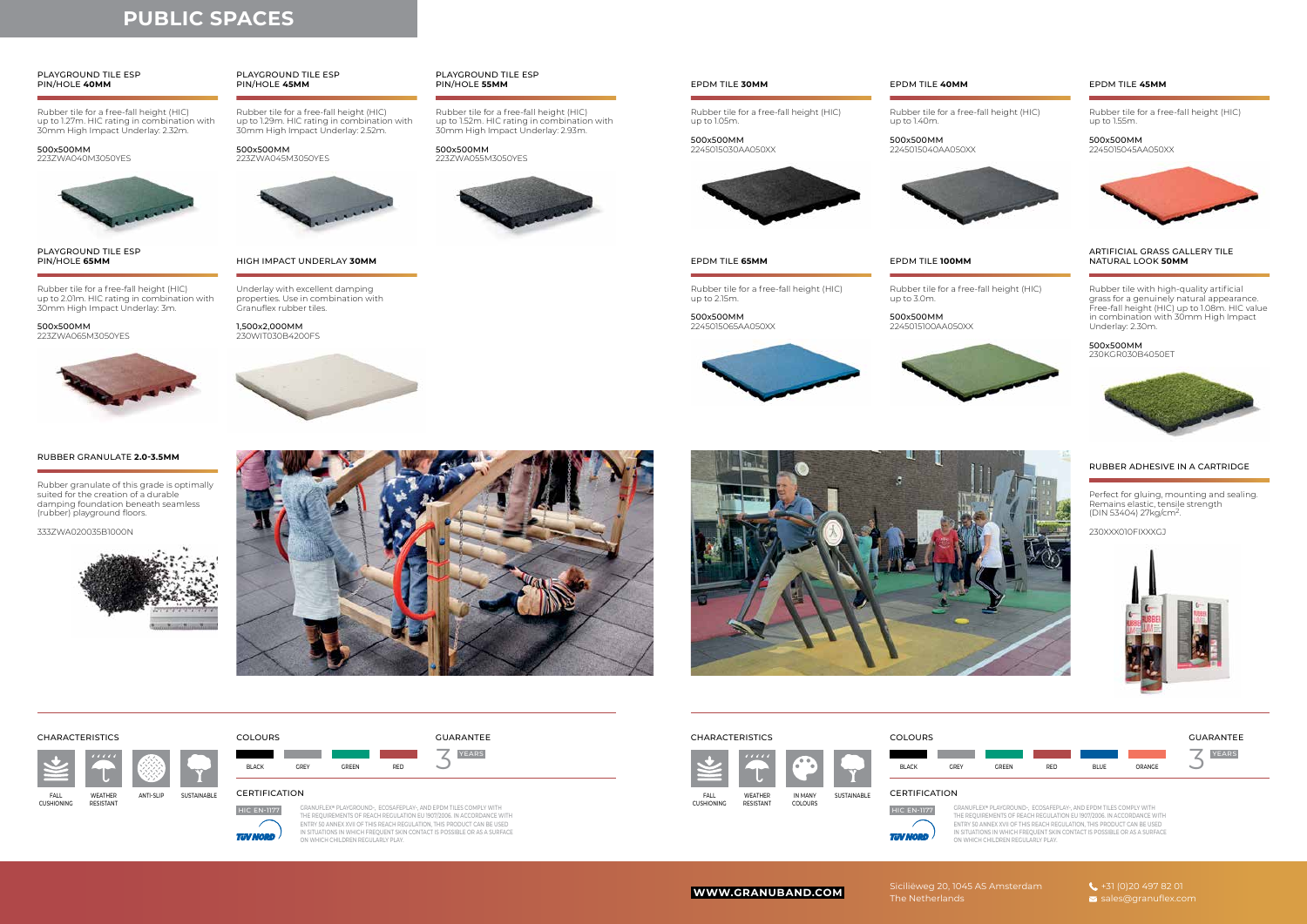## **HOBBY**

Siciliëweg 20, 1045 AS Amsterdam The Netherlands



Rubber tile for free-fall heights of 0.7 to 1.6m.

To be combined with Granuflex pin/hole tiles.

Rubber tile for free-fall heights of 0.7 to 3.0m.

To be combined with Granuflex pin/hole tiles.

Rubber tile for free-fall heights of 0.9 to 2.6m.

To be combined with Granuflex pin/hole tiles.

500x500MM 223ZWA020AA050XX



500x250MM 223ZWA100M3S25XX



1,000x1,000MM 223ZWA085AA100XX



500X500MM 223ZWA030V6050XX



500x500MM 223ZWA030M3050XX



500X500MM 223ZWA030V7050XX



### SAFETY TILE **20** | **30** | **43** | **55MM**

HALF SAFETY TILE WITH PIN/HOLE

#### SAFETY TILE **30** | **40** | **45** | **55** | **65** | **75** | **85** | **100MM**

BEVELLED PIN/HOLE TILE

 $\mathbb Z$ CHARACTERISTICS COLOURS GUARANTEE YEARS

BLACK GREY GREEN RED

### SAFETY TILE WITH PIN/HOLE **30** | **40** | **45** | **55** | **65** | **75** | **85** | **100MM**

### CORNER PIN/HOLE TILE



## **FALL CUSHIONING**

Underlay with excellent damping properties. Use in combination with Granuflex rubber tiles.

1,500x2,000MM 230WIT030B4200FS



### HIGH IMPACT UNDERLAY **30MM**



**DESISTANT** 

CUSHIONING



**TUV NORD** 

Rubber tile for creating an optimally damping substructure. Also suitable for laying a terrace on which garden furniture is to be placed. The tile's special open structure

allows rain to easily drain through it.

Tile with a long-fibred artificial grass top layer. Without pin/hole connection. Its high quality artificial grass lends it a very natural appearance.

400x400MM 221ZWA025BL040XX



1,000x1,000MM 223ZWA043BL100XX



**WWW.GRANUBAND.COM**<br>The Netherlands and sales@granuflex.com

#### 500x500MM

230KGR030B4050ET







500x500MM 221ZWA025BL050XX



1,000x1,000MM 221ZWA025BL100XX





#### HOBBY TILE **25MM** SAFETY TILE **43MM**

### ARTIFICIAL GRASS GALLERY TILE NATURAL LOOK **50MM**

#### HOBBY TILE **25MM**

#### HOBBY TILE **25MM**

GRANUFLEX**®** RUBBER TILES COMPLY WITH THE REQUIREMENTS OF REACH REGULATION EU 1907/2006. IN ACCORDANCE WITH ENTRY 50 ANNEX XVII OF THIS REACH REGULATION, THIS PRODUCT SHOULD NOT BE USED IN SITUATIONS IN WHICH FREQUENT SKIN CONTACT IS POSSIBLE OR AS A SURFACE ON WHICH CHILDREN REGULARLY PLAY.





Rubber tile suitable for many applications. A terrace can be laid on a balcony, roof, patio and/or garden in no time at all. And the installation of a walkway or damping surface is both quick and easy.

Rubber tile suitable for many applications. A terrace can be laid on a balcony, roof, patio and/or garden in no time at all. And the installation of a walkway or damping surface is both quick and easy.

Rubber tile suitable for many applications. A terrace can be laid on a balcony, roof, patio and/or garden in no time at all. And the installation of a walkway or damping surface is both quick and easy.